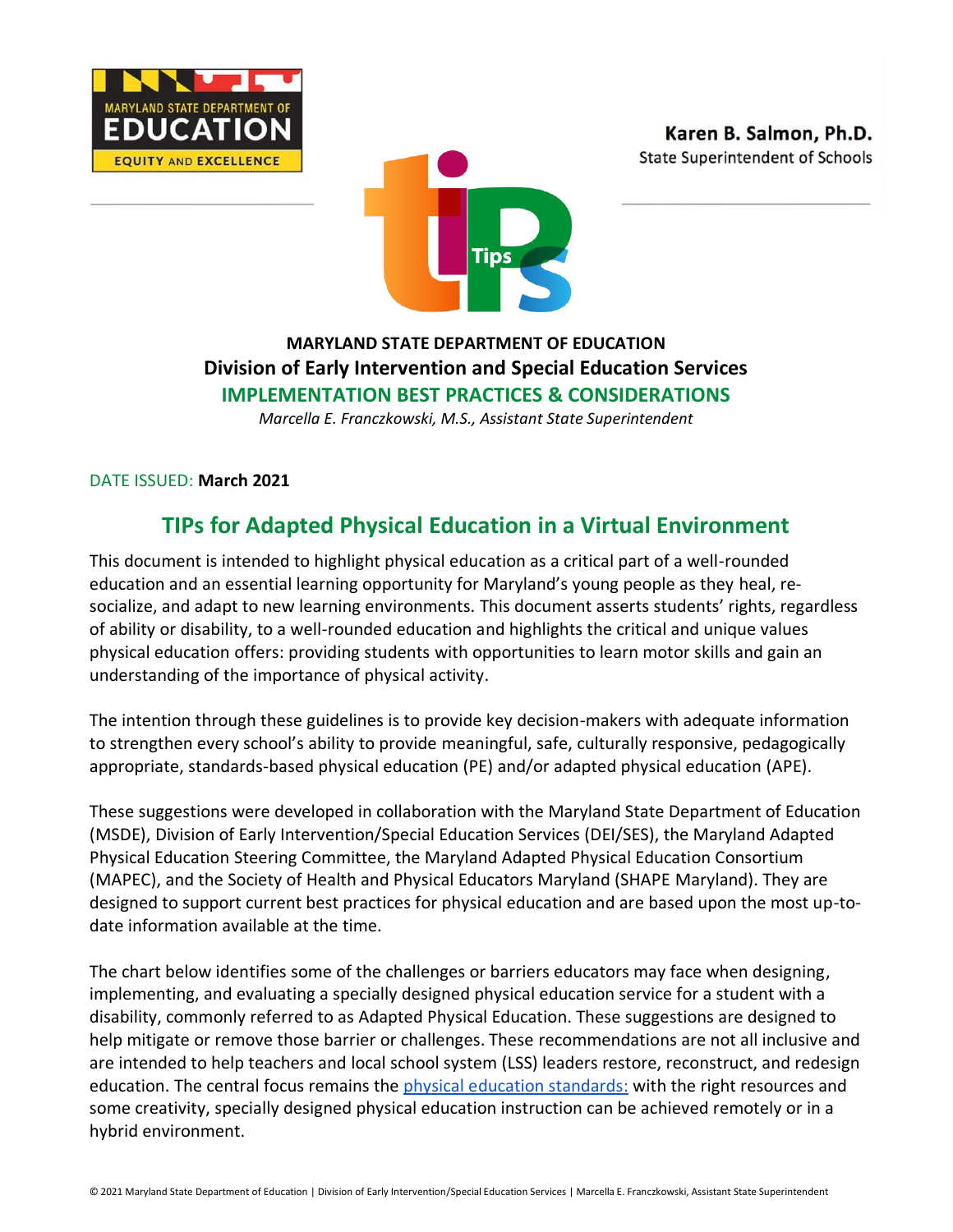| <b>Challenges</b>                                                                                                                        | <b>Suggestions</b>                                                                                                                                                                                                                                                                                                                                                                                                                                                       |
|------------------------------------------------------------------------------------------------------------------------------------------|--------------------------------------------------------------------------------------------------------------------------------------------------------------------------------------------------------------------------------------------------------------------------------------------------------------------------------------------------------------------------------------------------------------------------------------------------------------------------|
| Realigning IEPs to reflect the<br>virtual learning environment                                                                           | Assign more home-based fitness activities/goals and<br>simplify motor skills - throwing, catching, kicking, etc.<br>Meet the child where they are with a centralized focus on<br>$\bullet$<br>lifelong community-based activities<br>Design activities to include skills that can be safely<br>performed in the student's home and with equipment<br>that is readily available to them                                                                                   |
| Administering APE assessments<br>(initial and re-evaluations) to<br>satisfy IEP requirements                                             | Following local protocol(s), invite the parent/guardian to<br>bring their student in for a one-on-one assessment<br>Offer the parent/guardian the option to delay testing until<br>$\bullet$<br>they are comfortable with an in-person assessment: be<br>sure to document this option<br>Offer the parent/guardian the option of completing the<br>assessment remotely - given a checklist in advance                                                                    |
| Ensuring students have a safe<br>place to participate and/or the<br>appropriate equipment to learn<br>new skills and concepts at<br>home | Survey parents about what equipment students may have<br>at home.<br>Plan on using alternative equipment and/or modified<br>activities for the home<br>Have families create their own kit of At-Home Equipment.<br>Set aside a small set of equipment for students or<br>guardians to pick-up from school and bring home for a<br>short period of time                                                                                                                   |
| Teaching visually impaired<br>students in a virtual<br>environment                                                                       | Continue to use communication devices during service<br>hours<br>Consult with assistive technology staff and teachers of the<br>visually impaired to provide supports and modifications to<br>access the physical education lessons                                                                                                                                                                                                                                      |
| Teaching non-verbal students<br>in a virtual environment                                                                                 | Use lots of visuals, videos, and parent/guardian support<br>during service hours<br>Continue to use communication devices during service<br>hours<br>Consult with assistive technology staff and teachers to<br>provide supports and modifications to access the physical<br>education lessons<br>Use accessible videos and or pictures with embedded sign<br>language symbols or picture symbols that are used by the<br>student for communication in all subject areas |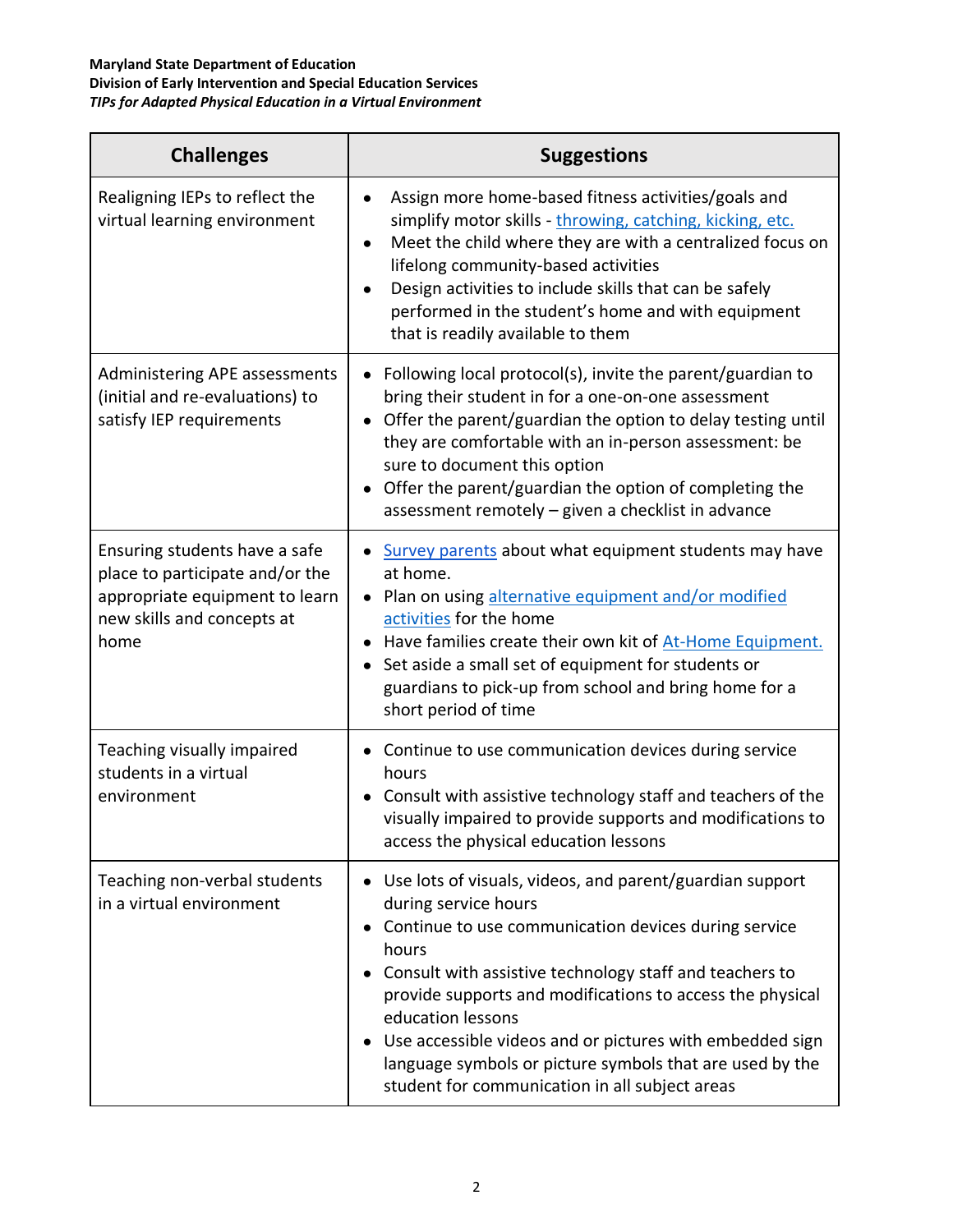| <b>Challenges</b>                                                                                                                                                                       | <b>Suggestions</b>                                                                                                                                                                                                                                                                                                                                                                                                                                                                                                                                                                                       |
|-----------------------------------------------------------------------------------------------------------------------------------------------------------------------------------------|----------------------------------------------------------------------------------------------------------------------------------------------------------------------------------------------------------------------------------------------------------------------------------------------------------------------------------------------------------------------------------------------------------------------------------------------------------------------------------------------------------------------------------------------------------------------------------------------------------|
| Students not having access to<br>technology for synchronous<br>instruction (computer and/or<br>reliable Wi-Fi)                                                                          | • Consult with assistive technology staff to ensure students<br>have access to the necessary technology<br>Use virtual support from a student's paraprofessional to<br>$\bullet$<br>assist with completing written assignment(s)<br>Create modified assignments that students can complete<br>$\bullet$<br>in a different format, such as an emailed cell phone video<br>recording or a paper packet<br>Conference with related service providers and special<br>education staff to design activities that students can<br>complete independently and safely in their home<br>environment asynchronously |
| Inconsistencies in schedules<br>(multiple transitions from<br>synchronous to asynchronous<br>instructional models as well as<br>face-to-face to virtual and/or a<br>hybrid instruction) | Set up a routine and lesson plan that can be implemented<br>in-person, in a hybrid model, and virtually to meet all<br>students needs as the service delivery model shifts<br>Collaborate with classroom teachers and<br>paraprofessionals to provide continuity from classroom to<br><b>Physical Education</b>                                                                                                                                                                                                                                                                                          |
| Student engagement and<br>expectations during virtual<br>learning                                                                                                                       | Camera use (consult LSS policy)<br>Discuss with parent/guardian about the school system's<br>$\bullet$<br>expectations of camera use during virtual PE lessons<br>Adult assistance - Virtual PE & Dance Recommendations<br>$\bullet$<br>for Families<br>IEP team meeting to realign expectations to allow for a<br>$\bullet$<br>successful educational experience for students<br>Option for asynchronous lesson when support is available<br>$\bullet$<br>Reassign students to a general PE class and continue to<br>provide supports and modifications as necessary                                    |

### **Collaborative Opportunities with Other Disciplines**

- Work with STEM instructors and students to design and build APE equipment
- Co-led sessions with other related service providers, for example Occupational Therapy and APE sessions use the fine motor skills of making a paper ball and throwing a paper ball for APE skills
- Suggest activities that can be completed in the community (parks, open spaces)
- Connect with related services providers to design activities/lessons (such as wellness walking in collaboration with teachers of the visually impaired for safety for crossing the street safely)

### **Collaboration with Secondary Transition**

[Fit4Work](https://fit4workpt.wixsite.com/fit4workpt) has a focus on lifetime wellness and fitness. Example: use the household task of raking leaves but the real focus for APE is to build core strength.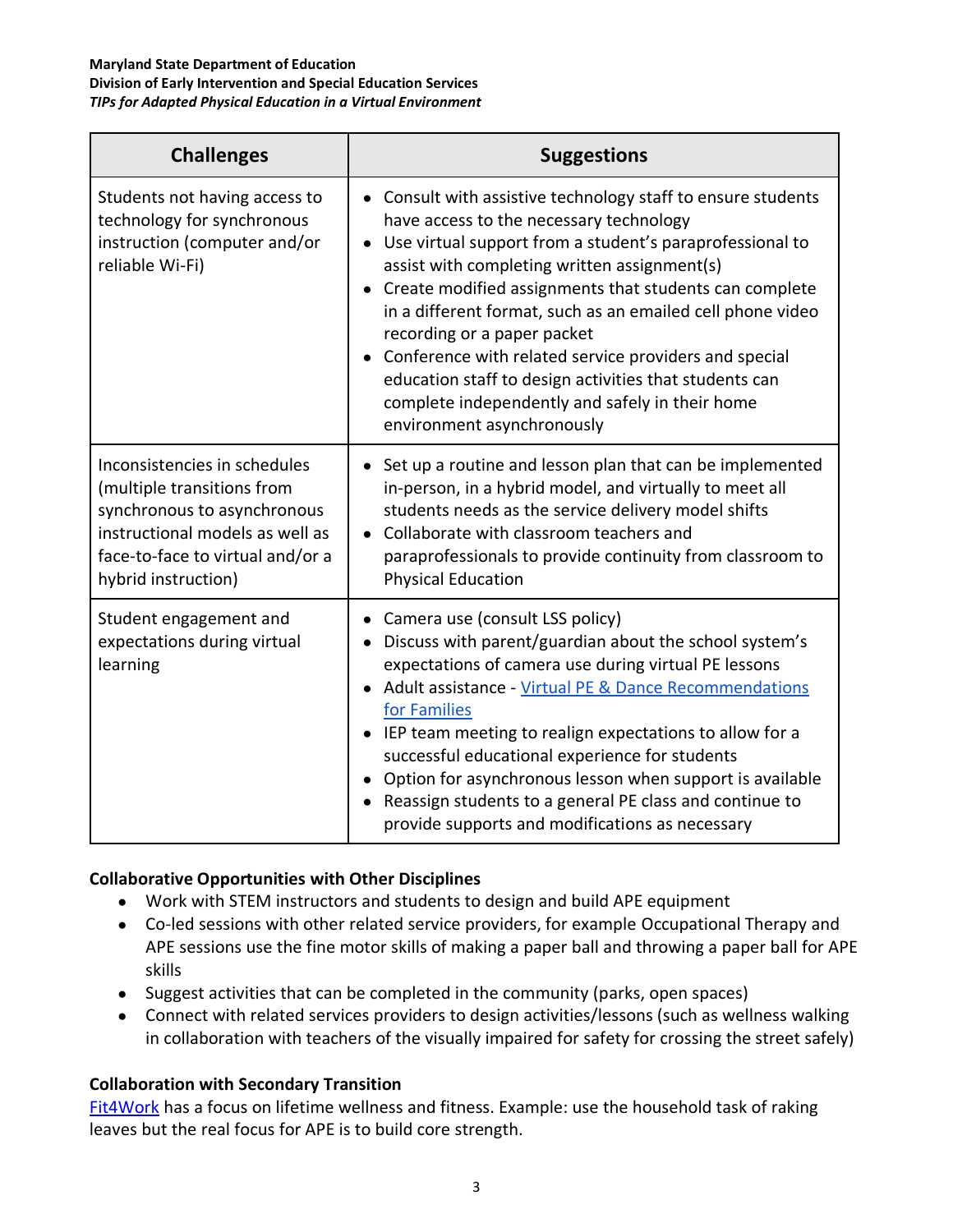### **Silver Lining**

- Teachers are communicating regularly with parents to support students with disabilities; they are providing lessons/modifications ahead of time, asking about what works and what does not work.
- Adapted PE teachers are meeting with general education and special education teachers on a regular basis to share ideas and ask questions (Google Meet makes it easy!).
- When Adapted PE services are provided virtually, the PE teachers have time to work directly with the student, rather than relying on the teaching assistant to do it during in-person class.
- PE teachers are creating great modifications to content-specific "writing" assignments through Google slides and/or Google Docs and sharing their work with others.
- Staff, students, and parents are becoming much more tech-savvy.

### **Resources**

Some of the instructional ideas/resources referenced in these tips allow for a more even instructional environment for all of our students. The staff that are not "yoga people" for example, are able to pull yoga videos that other staff have created to use that instructional modality, and content, with their students. This "team/collaborative" teaching approach will continue when students return to brick and mortar.

### **Additional Resources**

- [U.S. Department of Education: Individuals with Disabilities Education Act \(IDEA\)](https://sites.ed.gov/idea/regs/b/b/300.108) Physical **[Education](https://sites.ed.gov/idea/regs/b/b/300.108)**
- Maryland State Department of Education: [Maryland COMAR Regulation \(13A.04.13\) Physical](http://www.marylandpublicschools.org/about/Documents/DCAA/PE/PECOMAR13A.04.13.pdf)  [Education Instructional Program for PreK-12](http://www.marylandpublicschools.org/about/Documents/DCAA/PE/PECOMAR13A.04.13.pdf)
- Disability Rights Maryland: [Fitness and Athletic Equity Law for Students with Disabilities 7-4B-](https://www.disabilityrightsmd.org/wp-content/uploads/2010/09/Fitness-and-Athletic-Equity-Law-For-Students-with-Disabilities.pdf)[02](https://www.disabilityrightsmd.org/wp-content/uploads/2010/09/Fitness-and-Athletic-Equity-Law-For-Students-with-Disabilities.pdf)
- Maryland State Department of Education: [Maryland Physical Education Framework Pre-](http://www.marylandpublicschools.org/about/Documents/DCAA/PE/Maryland_PE_Framework_2020.pdf)[Kindergarten through 12](http://www.marylandpublicschools.org/about/Documents/DCAA/PE/Maryland_PE_Framework_2020.pdf)[th](http://www.marylandpublicschools.org/about/Documents/DCAA/PE/Maryland_PE_Framework_2020.pdf) [Grade \(2020\)](http://www.marylandpublicschools.org/about/Documents/DCAA/PE/Maryland_PE_Framework_2020.pdf)
- Maryland State Department of Education: A Guide for Serving Students with Disabilities in [Physical Education](http://www.marylandpublicschools.org/about/Documents/DCAA/PE/MDAPEStateGuide.pdf)
- SHAPE America: [School Reentry Resources](https://www.shapeamerica.org/advocacy/reentry/school-reentry-resources.aspx)
- Prince George's County Public Schools: **[Adapted Physical Education](https://www.wix.pgcpsadaptedpe.com/)**